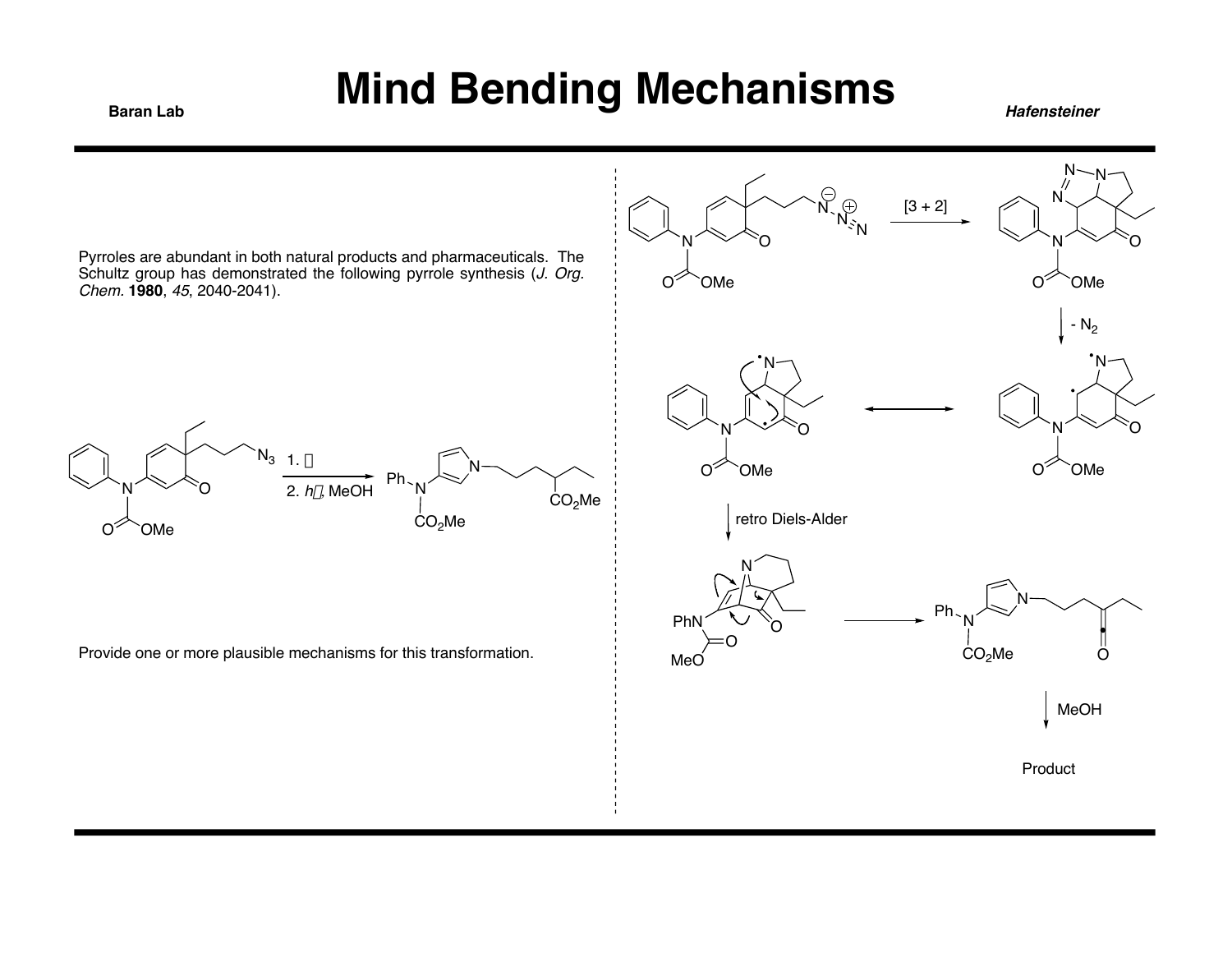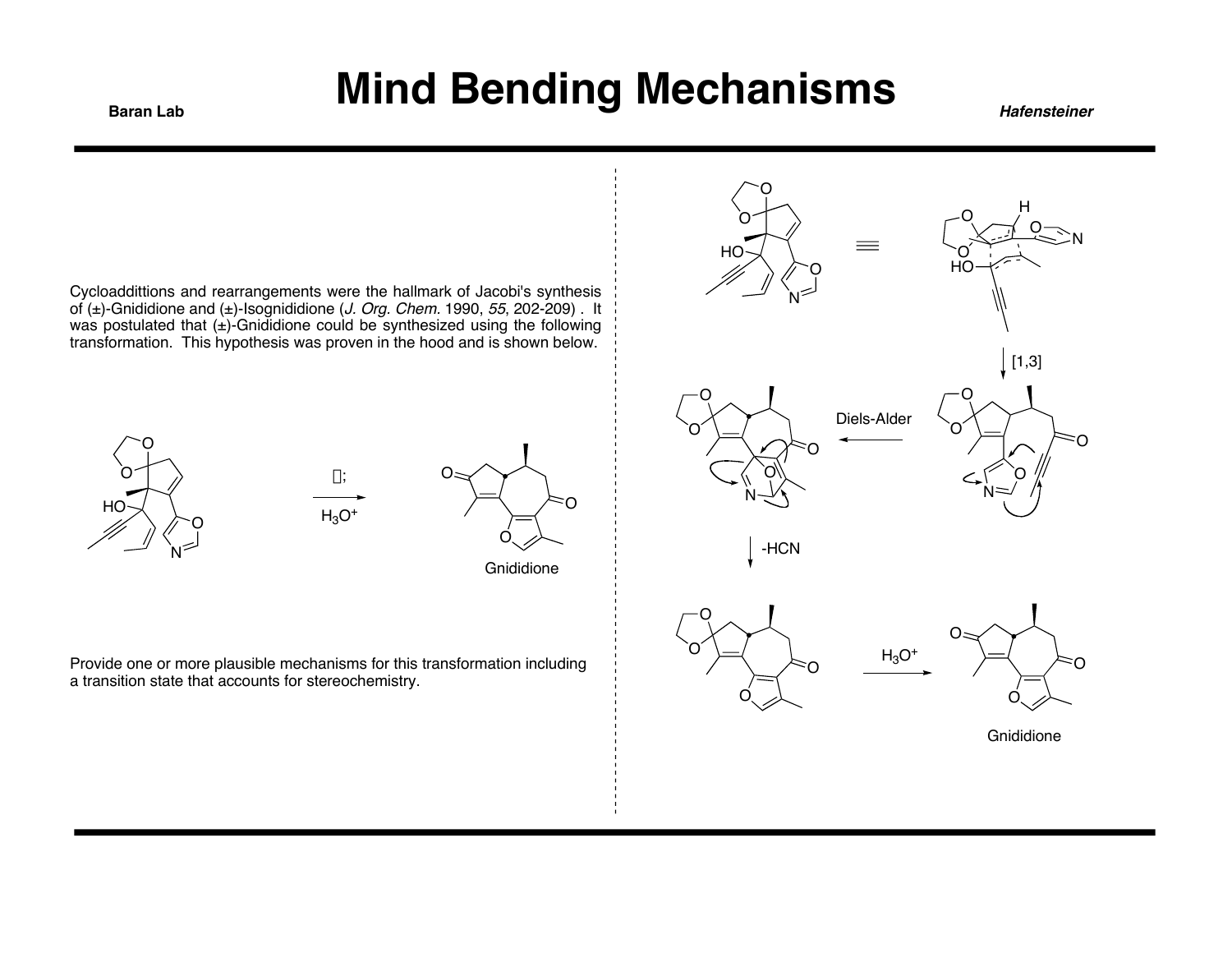Ph

E

6



Provide one or more plausible mechanisms for this transformation identifiying all intermediates. Also, identify the active sulfur reagent in the above process.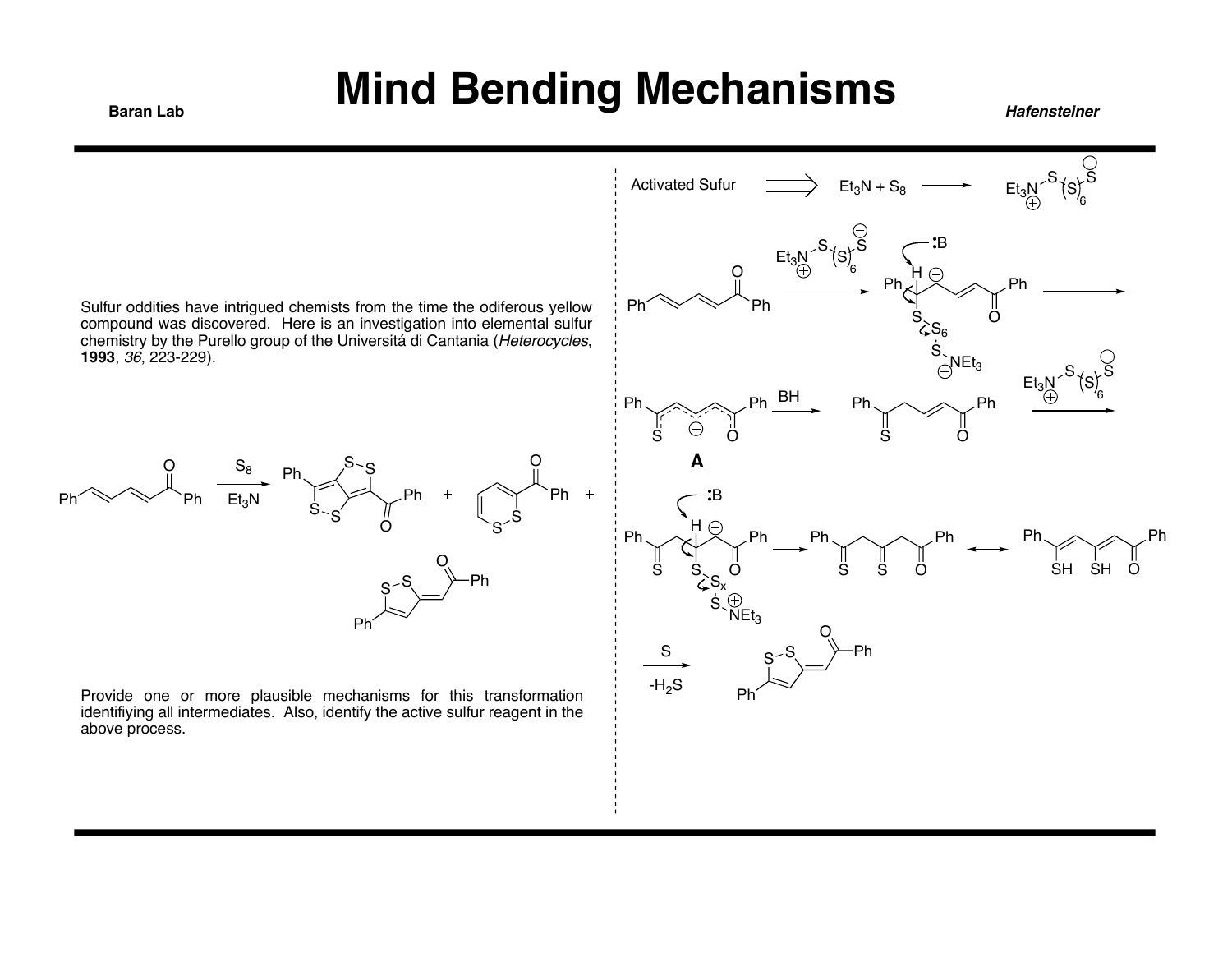#### **Baran Lab Mind Bending Mechanisms**

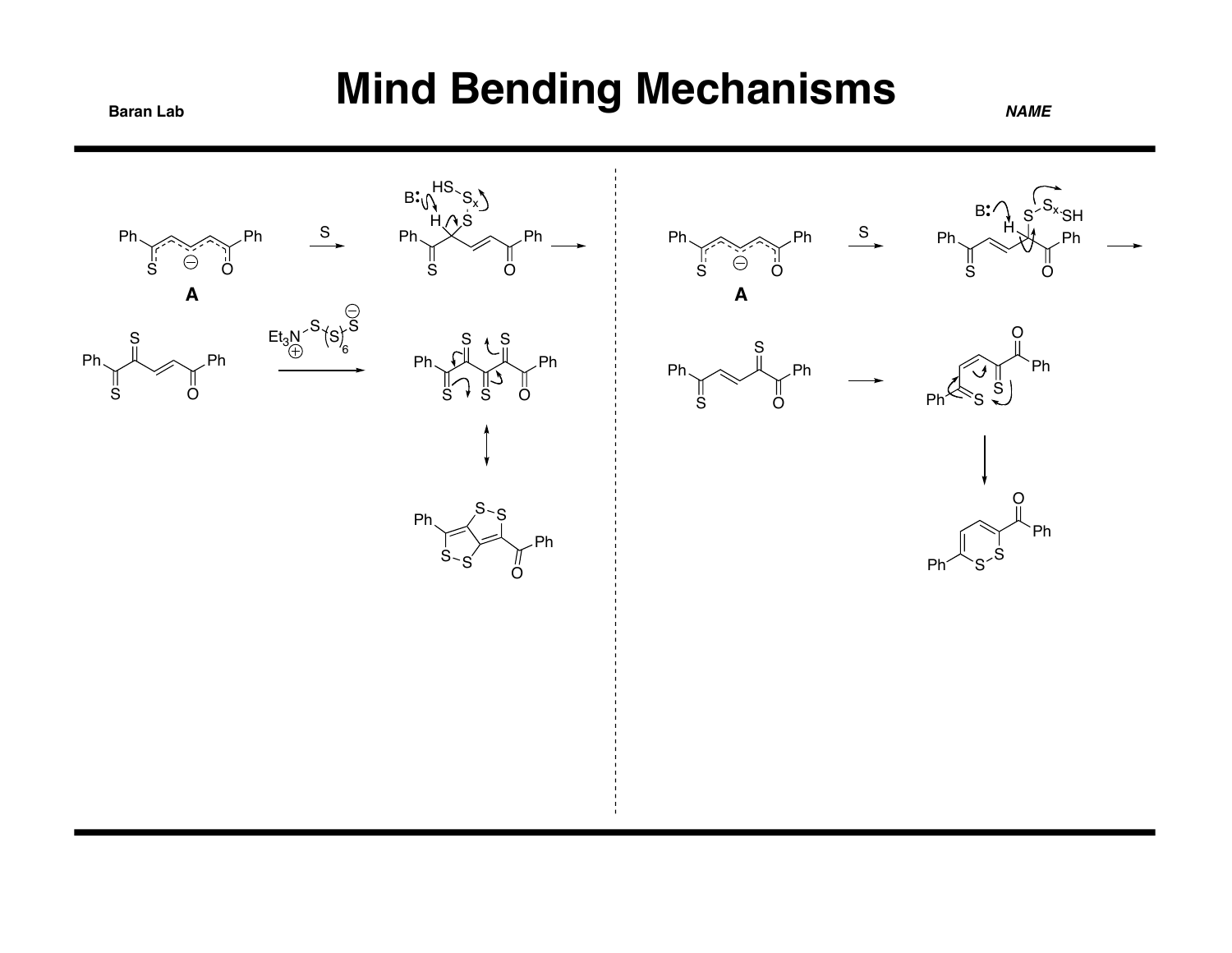

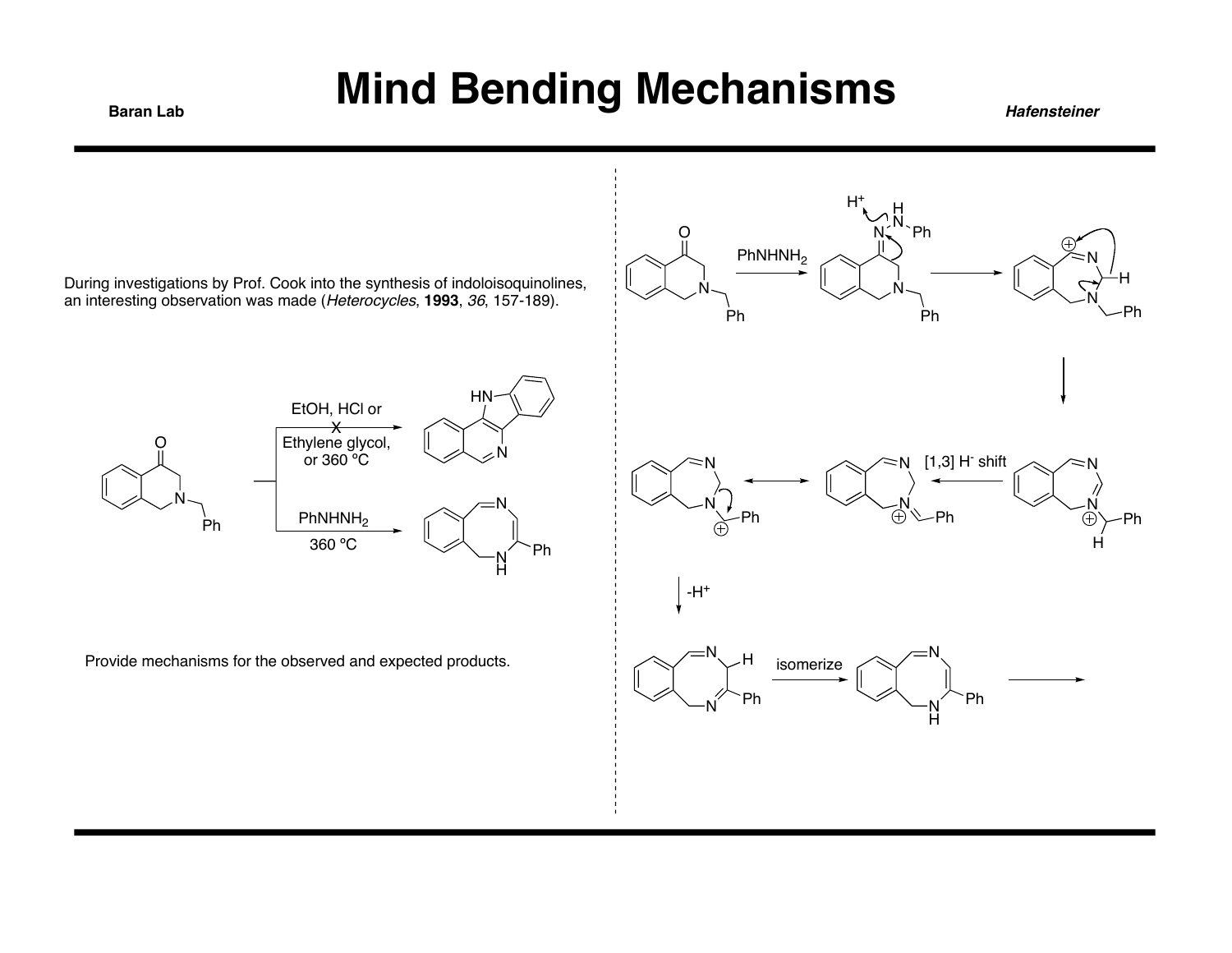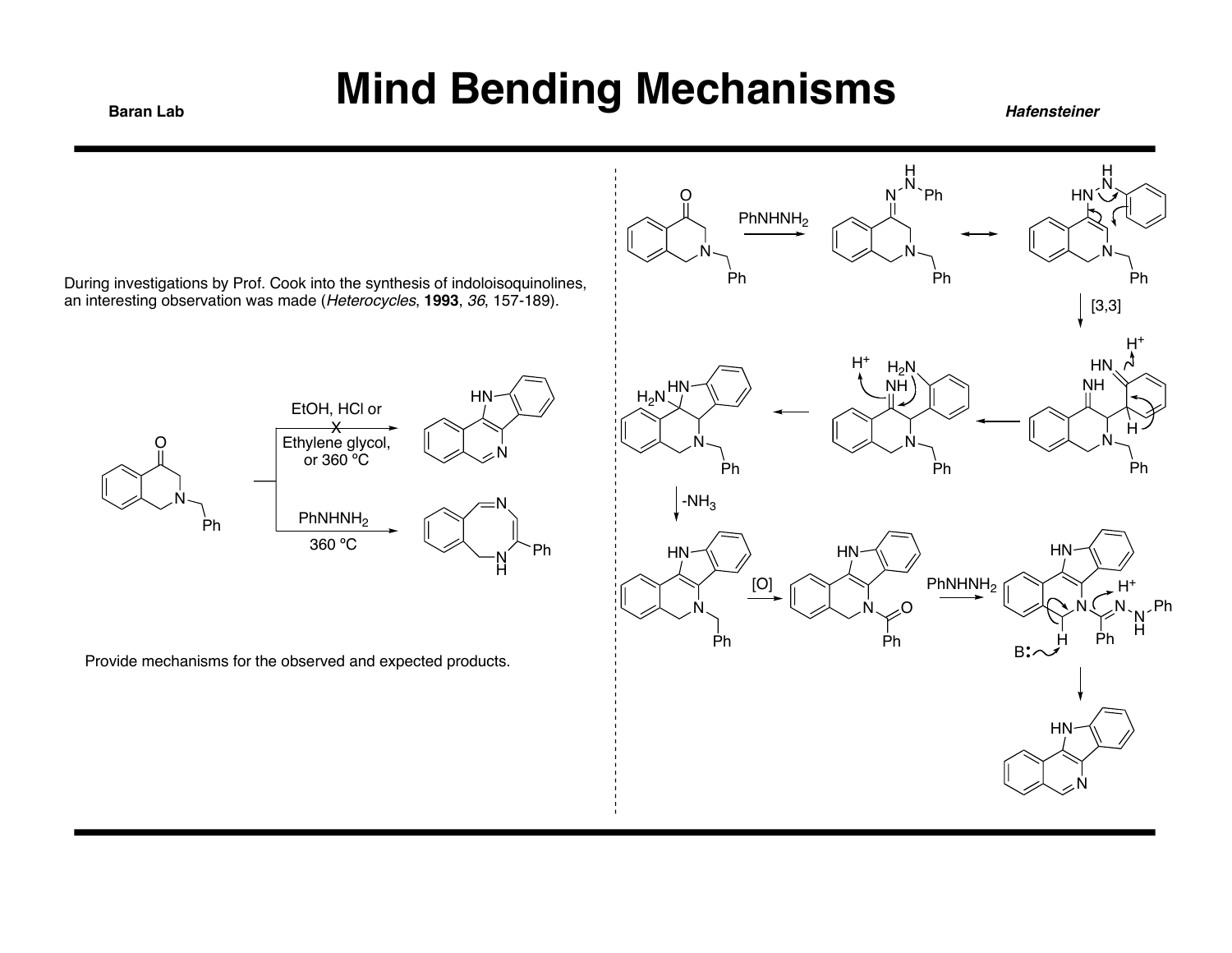